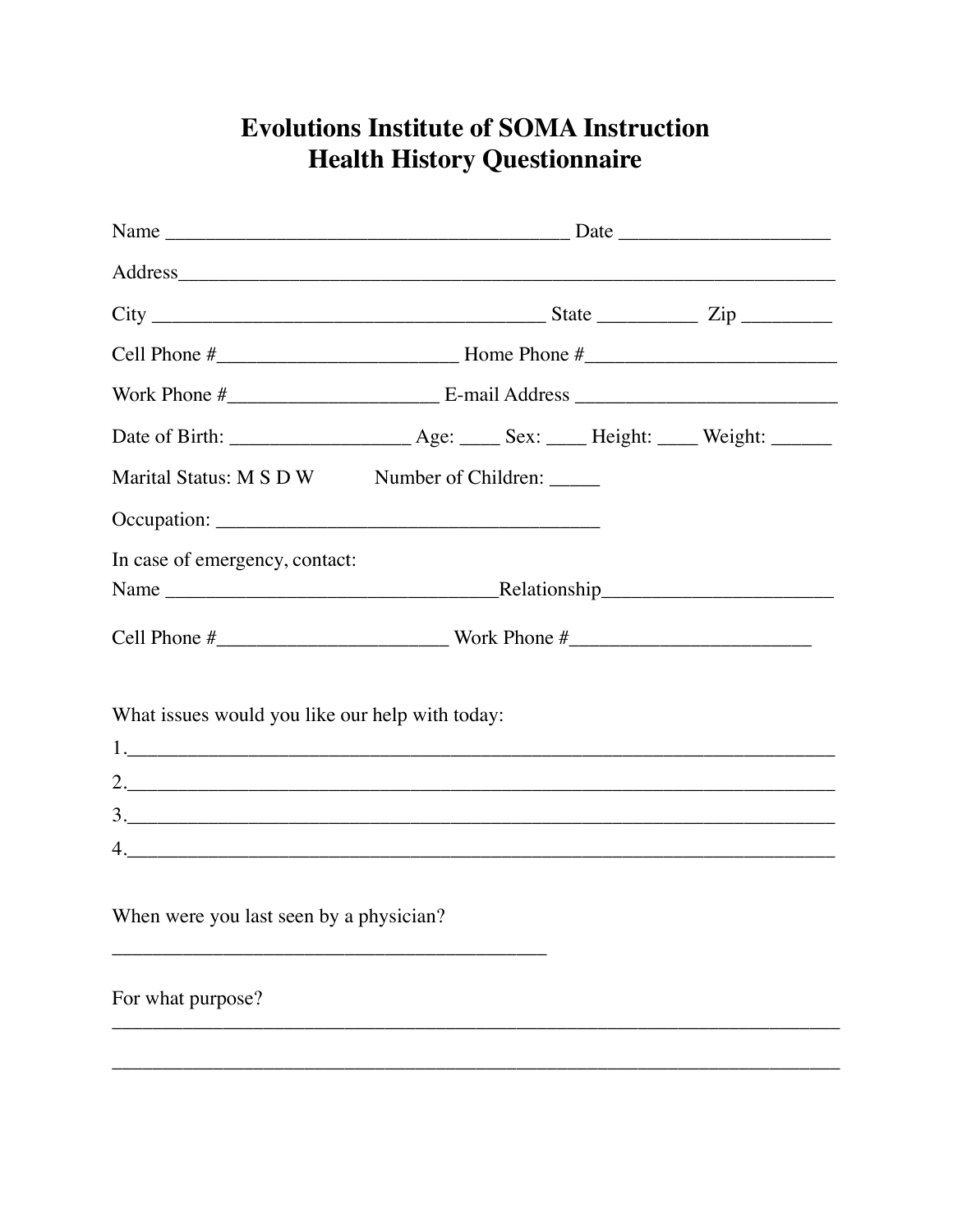| Doctor's name |              |           |
|---------------|--------------|-----------|
| Address       |              |           |
| Cit           | <b>State</b> | Phone $#$ |

When was the last time you had blood work completed?

## List current medications you are taking. Please include reason for use.

| $\gamma$<br>3.                                |
|-----------------------------------------------|
|                                               |
|                                               |
| <u> 1980 - Andrea Andrew Maria (h. 1980).</u> |
|                                               |

List current supplements or over-the-counter items that you are taking. Please include reason for use.

| 2.                                      |  |
|-----------------------------------------|--|
| $\begin{array}{c} 3. \ \ \ \end{array}$ |  |
| 4.                                      |  |
|                                         |  |
|                                         |  |

List known allergies to either food or drugs:

Have you had any significant accidents, injuries or illnesses? Describe: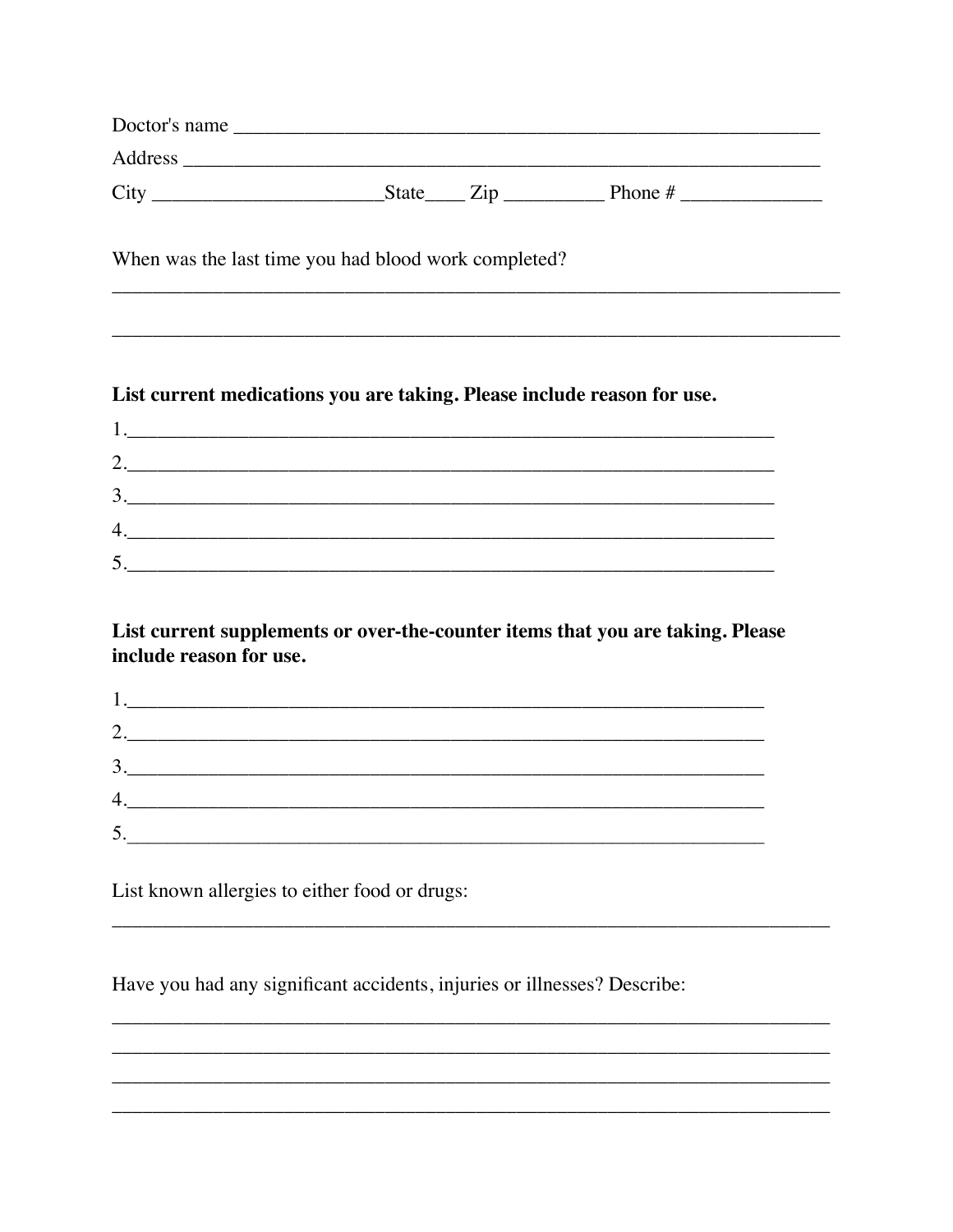List any other hospitalizations or surgeries you have had, and your age at the time:

\_\_\_\_\_\_\_\_\_\_\_\_\_\_\_\_\_\_\_\_\_\_\_\_\_\_\_\_\_\_\_\_\_\_\_\_\_\_\_\_\_\_\_\_\_\_\_\_\_\_\_\_\_\_\_\_\_\_\_\_\_\_\_\_\_\_\_\_\_\_\_

\_\_\_\_\_\_\_\_\_\_\_\_\_\_\_\_\_\_\_\_\_\_\_\_\_\_\_\_\_\_\_\_\_\_\_\_\_\_\_\_\_\_\_\_\_\_\_\_\_\_\_\_\_\_\_\_\_\_\_\_\_\_\_\_\_\_\_\_\_\_\_

\_\_\_\_\_\_\_\_\_\_\_\_\_\_\_\_\_\_\_\_\_\_\_\_\_\_\_\_\_\_\_\_\_\_\_\_\_\_\_\_\_\_\_\_\_\_\_\_\_\_\_\_\_\_\_\_\_\_\_\_\_\_\_\_\_\_\_\_\_\_\_\_

\_\_\_\_\_\_\_\_\_\_\_\_\_\_\_\_\_\_\_\_\_\_\_\_\_\_\_\_\_\_\_\_\_\_\_\_\_\_\_\_\_\_\_\_\_\_\_\_\_\_\_\_\_\_\_\_\_\_\_\_\_\_\_\_\_\_\_\_\_\_\_\_

## **YOUR HISTORY**: Circle all of the conditions that you have now or ever have had:

Addiction(s) Allergies Arthritis Asthma Bladder/Kidney Bleeding Issues Cancer Depression Diabetes Digestive Immune Disease Genetic Disease Gout Headache/Migraine Heart Disease High Blood Pressure Lung Issues Overweight/Underweight **Osteoporosis** Stroke Thyroid Disease Intestinal Issues Joint Pain

Other: